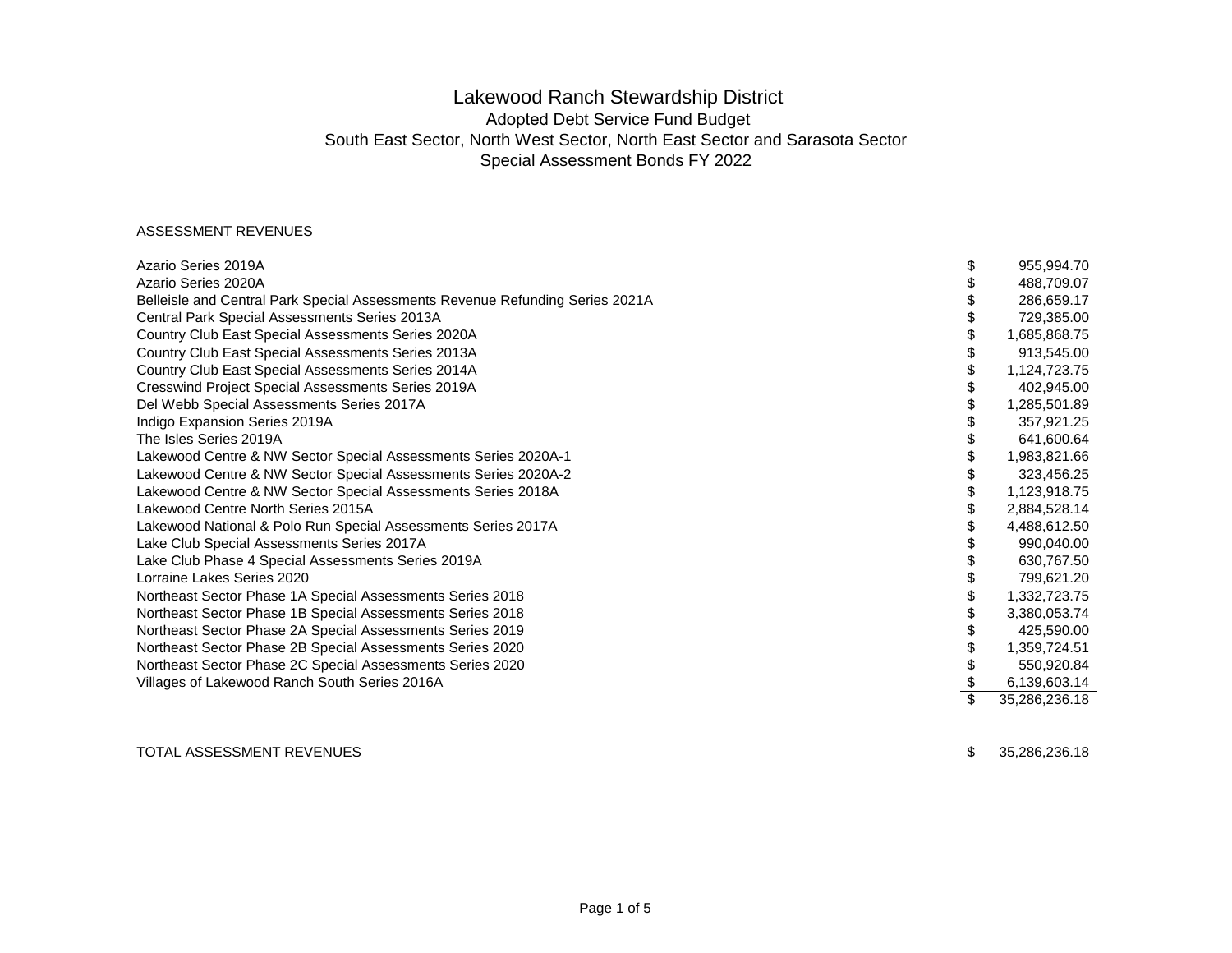# Lakewood Ranch Stewardship District Adopted Debt Service Fund Budget South East Sector, North West Sector, North East Sector and Sarasota Sector Special Assessment Bonds FY 2022

### EXPENDITURES

| Azario Series 2019A - Interest 11/1/2021                                                           | 241,581.57 |
|----------------------------------------------------------------------------------------------------|------------|
| Azario Series 2019A - Principal 5/1/2022                                                           | 235,000.00 |
| Azario Series 2019A - Interest 5/1/2022                                                            | 241,581.57 |
| Azario Series 2020A - Interest 11/1/2021                                                           | 120,149.38 |
| Azario Series 2020A - Principal 5/1/2022                                                           | 130,000.00 |
| Azario Series 2020A - Interest 5/1/2022                                                            | 120,149.38 |
| Belleisle and Central Park Special Assessments Revenue Refunding Series 2021A - Interest 11/1/2021 | 38,386.17  |
| Belleisle and Central Park Special Assessments Revenue Refunding Series 2021A - Principal 5/1/2022 | 150,000.00 |
| Belleisle and Central Park Special Assessments Revenue Refunding Series 2021A - Interest 5/1/2022  | 50,179.00  |
| Central Park Special Assessments Series 2013A - Interest 11/1/2021                                 | 197,885.00 |
| Central Park Special Assessments Series 2013A - Principal 5/1/2022                                 | 140,000.00 |
| Central Park Special Assessments Series 2013A - Interest 5/1/2022                                  | 197,885.00 |
| Country Club East Special Assessments Series 2020 - Interest 11/1/2021                             | 279,206.25 |
| Country Club East Special Assessments Series 2020 - Principal 5/1/2022                             | 870,000.00 |
| Country Club East Special Assessments Series 2020 - Interest 5/1/2022                              | 279,206.25 |
| Country Club East Special Assessments Series 2013 - Interest 11/1/2021                             | 256,190.00 |
| Country Club East Special Assessments Series 2013 - Principal 5/1/2022                             | 150,000.00 |
| Country Club East Special Assessments Series 2013 - Interest 5/1/2022                              | 256,190.00 |
| Country Club East Special Assessments Series 2014 - Interest 11/1/2021                             | 299,098.75 |
| Country Club East Special Assessments Series 2014 - Principal 5/1/2022                             | 240,000.00 |
| Country Club East Special Assessments Series 2014 - Interest 5/1/2022                              | 292,812.50 |
| Cresswind Project Special Assessments Series 2019 - Interest 11/1/2021                             | 105,425.00 |
| Cresswind Project Special Assessments Series 2019 - Principal 5/1/2022                             | 90,000.00  |
| Cresswind Project Special Assessments Series 2019 - Interest 5/1/2022                              | 103,760.00 |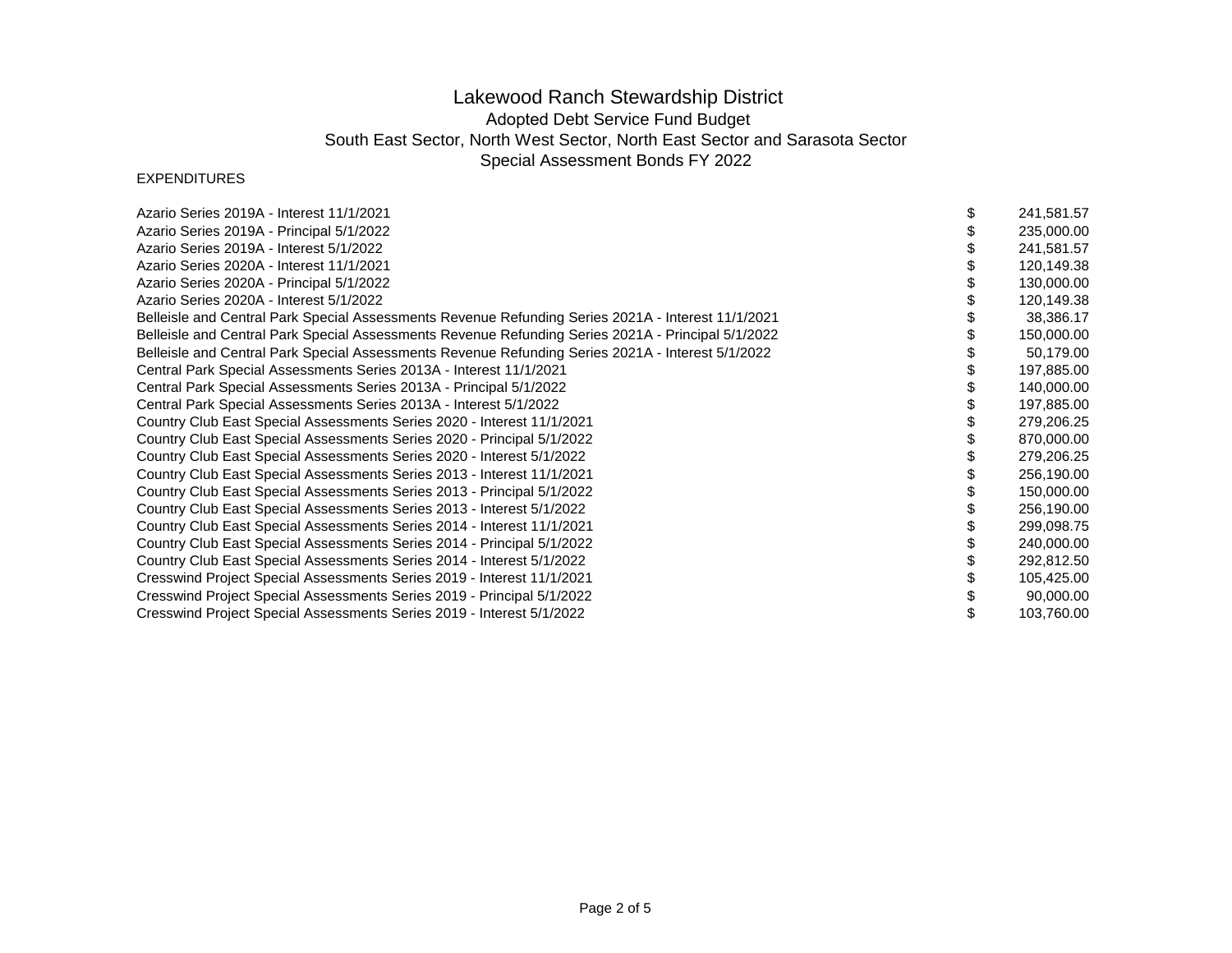# Lakewood Ranch Stewardship District

Adopted Debt Service Fund Budget

South East Sector, North West Sector, North East Sector and Sarasota Sector

Special Assessment Bonds FY 2022

| <b>EXPENDITURES CONTD</b> |  |
|---------------------------|--|
|---------------------------|--|

| Del Webb Special Assessments Series 2017A - Interest 11/1/2021                      | \$<br>340,143.13 |
|-------------------------------------------------------------------------------------|------------------|
| Del Webb Special Assessments Series 2017A - Principal 5/1/2022                      | 270,000.00       |
| Del Webb Special Assessments Series 2017A - Interest 5/1/2022                       | 340,143.13       |
| Indigo Expansion Series 2019 - Interest 11/1/2021                                   | 85,973.75        |
| Indigo Expansion Series 2019 - Principal 5/1/2022                                   | 100,000.00       |
| Indigo Expansion Series 2019 - Interest 11/1/2021                                   | 85,973.75        |
| The Isles Phase 1 Series 2019A - Interest 11/1/2021                                 | 170,441.88       |
| The Isles Phase 1 Series 2019A - Principal 5/1/2022                                 | 135,000.00       |
| The Isles Phase 1 Series 2019A - Interest 5/1/2022                                  | 168,079.38       |
| Lakewood Centre & NW Sector Special Assessments Series 2020A-1 - Interest 11/1/2021 | 304,805.68       |
| Lakewood Centre & NW Sector Special Assessments Series 2020A-1 - Principal 5/1/2022 | 1,075,000.00     |
| Lakewood Centre & NW Sector Special Assessments Series 2020A-1 - Interest 5/1/2022  | 304,805.68       |
| Lakewood Centre & NW Sector Special Assessments Series 2020A-2 - Interest 11/1/2021 | 76,943.75        |
| Lakewood Centre & NW Sector Special Assessments Series 2020A-2 - Principal 5/1/2022 | 95,000.00        |
| Lakewood Centre & NW Sector Special Assessments Series 2020A-2 - Interest 5/1/2022  | 76,943.75        |
| Lakewood Centre & NW Sector Special Assessments Series 2018A - Interest 11/1/2021   | 309,377.50       |
| Lakewood Centre & NW Sector Special Assessments Series 2018A - Principal 5/1/2022   | 205,000.00       |
| Lakewood Centre & NW Sector Special Assessments Series 2018A - Interest 5/1/2022    | 304,770.63       |
| Lakewood Centre North Special Assessments Series 2015A - Interest 11/1/2021         | 733,134.38       |
| Lakewood Centre North Special Assessments Series 2015A - Principal 5/1/2022         | 700,000.00       |
| Lakewood Centre North Special Assessments Series 2015A - Interest 5/1/2022          | 733,134.38       |
| Lakewood National & Polo Run Special Assessments Series 2017A - Interest 11/1/2021  | 1,208,737.50     |
| Lakewood National & Polo Run Special Assessments Series 2017A - Principal 5/1/2022  | 880,000.00       |
| Lakewood National & Polo Run Special Assessments Series 2017A - Interest 5/1/2022   | 1,208,737.50     |
| Lake Club Special Assessments Series 2017A - Interest 11/1/2021                     | 100,400.00       |
| Lake Club Special Assessments Series 2017A - Principal 5/1/2022                     | 498,000.00       |
| Lake Club Special Assessments Series 2017A - Interest 5/1/2022                      | 200,800.00       |
| Lake Club Phase 4 Special Assessments Series 2019A - Interest 11/1/2021             | 162,792.50       |
| Lake Club Phase 4 Special Assessments Series 2019A - Principal 5/1/2022             | 145,000.00       |
| Lake Club Phase 4 Special Assessments Series 2019A - Interest 5/1/2022              | 162,792.50       |
| Lorraine Lakes Series 2020 - Interest 11/1/2021                                     | 208,777.44       |
| Lorraine Lakes Series 2020 - Principal 5/1/2022                                     | 210,000.00       |
| Lorraine Lakes Series 2020 - Interest 5/1/2022                                      | 190,421.88       |
| Northeast Sector Phase 1A Special Assessments Series 2018 - Interest 11/1/2021      | 357,686.25       |
| Northeast Sector Phase 1A Special Assessments Series 2018 - Principal 5/1/2022      | 270,000.00       |
| Northeast Sector Phase 1A Special Assessments Series 2018 - Interest 5/1/2022       | 352,518.75       |
| Northeast Sector Phase 1B Special Assessments Series 2018 - Interest 11/1/2021      | 927,232.50       |
| Northeast Sector Phase 1B Special Assessments Series 2018 - Principal 5/1/2022      | 625,000.00       |
| Northeast Sector Phase 1B Special Assessments Series 2018 - Interest 5/1/2022       | 913,910.62       |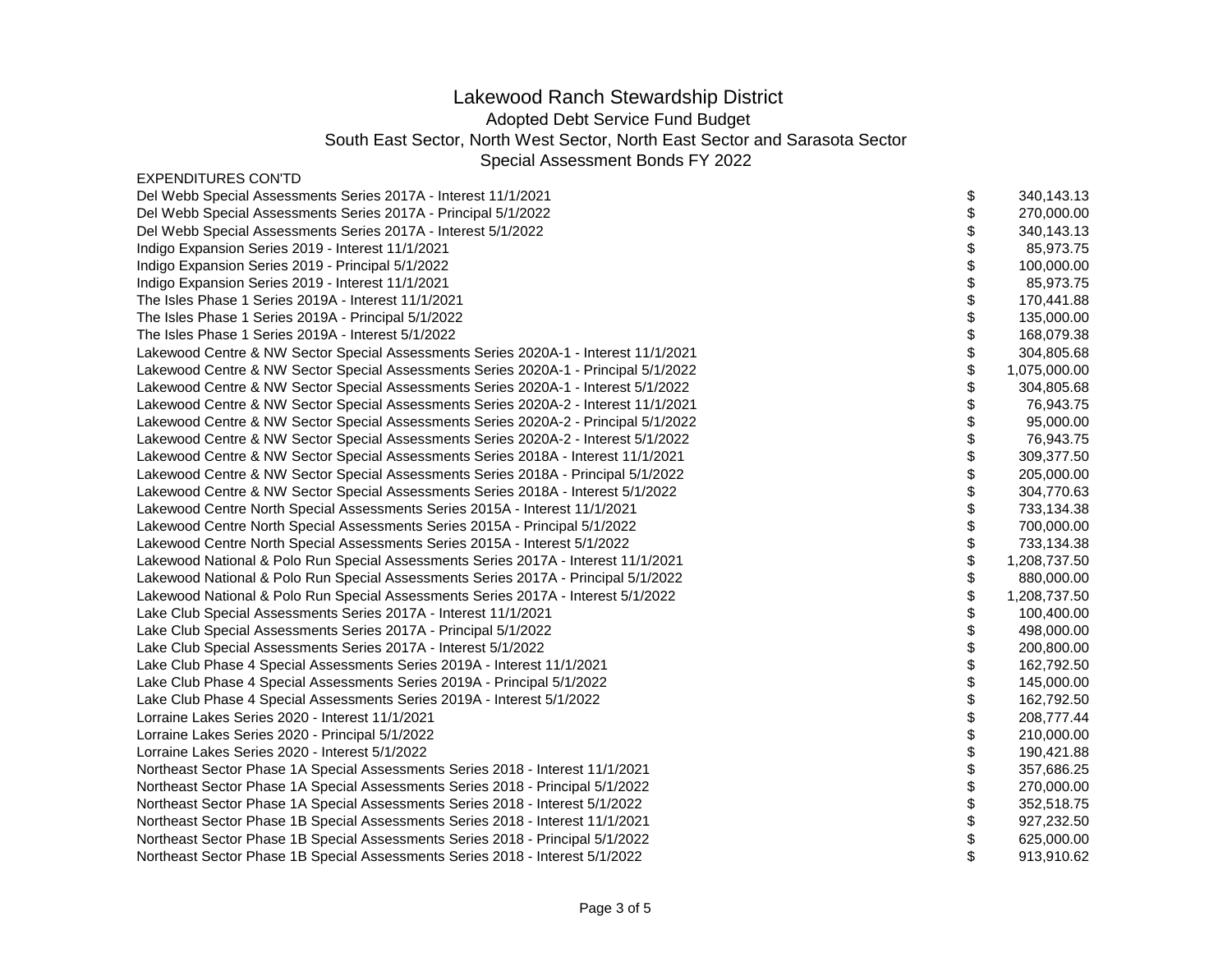# Lakewood Ranch Stewardship District

### Adopted Debt Service Fund Budget

### South East Sector, North West Sector, North East Sector and Sarasota Sector

### Special Assessment Bonds FY 2022

| Northeast Sector Phase 2A Special Assessments Series 2019 - Interest 11/1/2021 | 104.655.00   |
|--------------------------------------------------------------------------------|--------------|
| Northeast Sector Phase 2A Special Assessments Series 2019 - Principal 5/1/2022 | 115,000,00   |
| Northeast Sector Phase 2A Special Assessments Series 2019 - Interest 5/1/2022  | 102,967.50   |
| Northeast Sector Phase 2B Special Assessments Series 2020 - Interest 11/1/2021 | 343.419.51   |
| Northeast Sector Phase 2B Special Assessments Series 2020 - Principal 5/1/2022 | 365,000.00   |
| Northeast Sector Phase 2B Special Assessments Series 2020 - Interest 5/1/2022  | 325,652.50   |
| Northeast Sector Phase 2C Special Assessments Series 2020 - Interest 11/1/2021 | 121,420.84   |
| Northeast Sector Phase 2C Special Assessments Series 2020 - Principal 5/1/2022 | 160,000.00   |
| Northeast Sector Phase 2C Special Assessments Series 2020 - Interest 5/1/2022  | 134.750.00   |
| Villages of Lakewood Ranch South Series 2016A - Interest 11/1/2021             | 1.596.309.38 |
| Villages of Lakewood Ranch South Series 2016A - Principal 5/1/2022             | 1.380.000.00 |
| Villages of Lakewood Ranch South Series 2016A - Interest 5/1/2022              | 1,596,309.38 |

TOTAL EXPENDITURES

 $\sqrt{2}$ 26,667,648.11